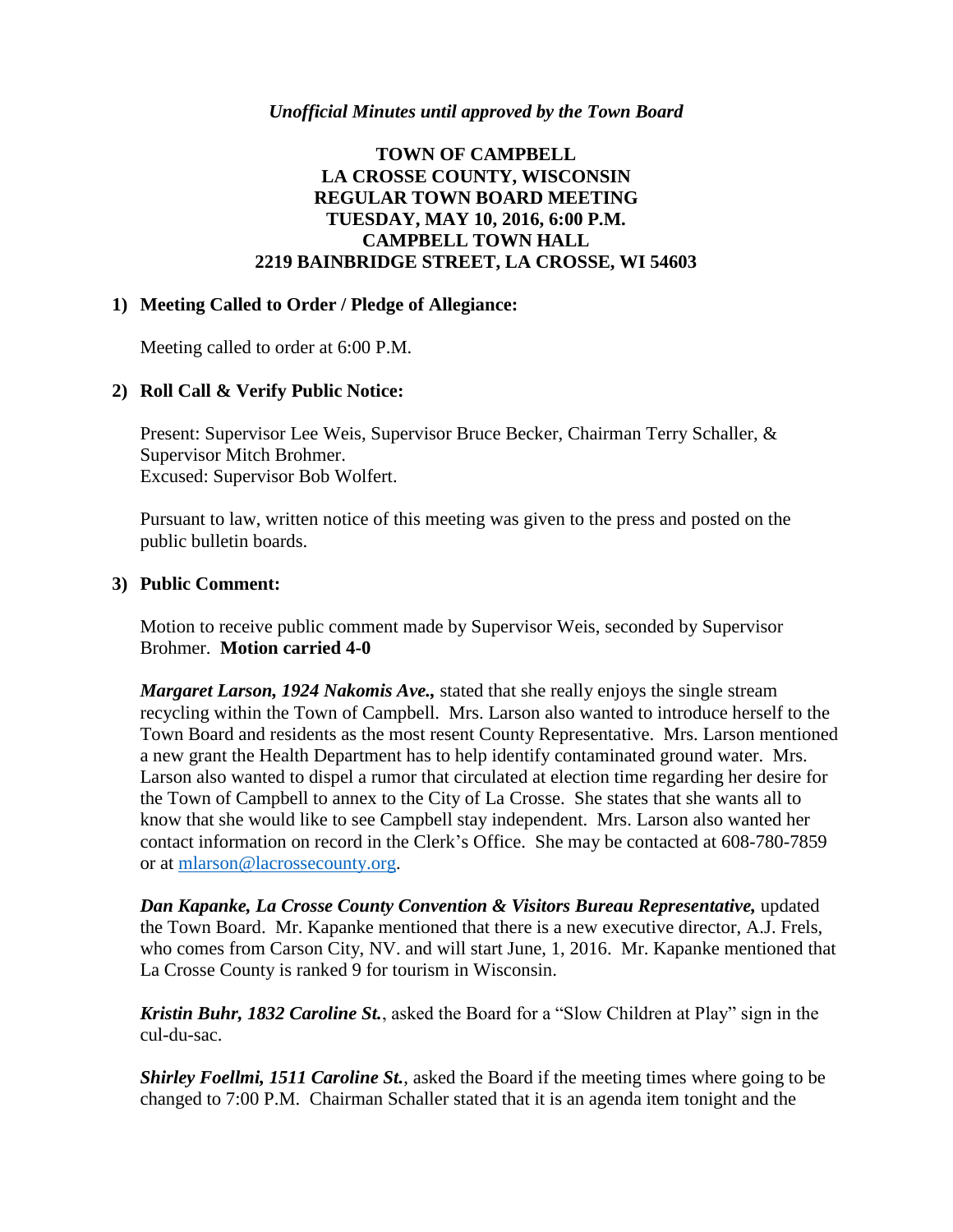Board would be discussing this. Supervisor Weis mentioned that the Board still has to vote to take action. Mrs. Foellmi also asked the Board to ban fireworks this year.

*David Cassell, 2811 Lakeshore Drive, O.B.O. Days Inn,* petitions the Board to reconsider lifting the "No Parking Ban" on at least one side of Sky Harbour Drive. Supervisor Becker stated that it has been in front of the Board and passed unanimously so unless one of the Board Members would asked for it to be placed on a future agenda, he has no desire to bring it back himself.

*Skip Fuchs, 312 Callaway Blvd., asked that the Board do something regarding the neighbors* next door regarding the amount of garbage accumulating and spilling into the neighbor's yards. Supervisor Brohmer and Chief Gavrilos has been looking into a solution.

*Joanne Schaller, 2312 Bainbridge St.*, is asking for help from the Town Board regarding the Days Inn, trucks running and parking issues.

*Jerry King, 1209 La Crescent St.*, asked the Board regarding the street in front of his house that is currently part of his legal description. Mr. King asked if the Town would possibly be interested in trading the road portion for a 10 foot strip of land on the south side of the property. Mr. King stated that he would be interested in the 10 foot strip regardless of the road portion. Mr. King also inquired about the new subdivision and access to the properties. The Town owns a strip of land that was platted for a road year's back. Mr. King asked if the Board would be willing to pay for at least a portion of the road so that Mr. King could construct three new homes on the newly platted subdivision. Supervisor Becker asked that it be placed on next months agenda.

*Rob Lenox, 3050 Edgewater Lane,* has an issue with the Boat Landing Permit citations. Mr. Lenox believes that \$35.00 fine for no permit is too high. Supervisor Weis stated that he could possibly look into placing this item on a future agenda.

Motion to close public comment made by Supervisor Becker, seconded by Chairman Schaller. **Motion carried 4-0**

- **4) Consent Agenda: (All items listed are considered routine and will be enacted with one motion. There will be no separate discussion of these items unless a Board member so requests, in which case the item will be removed from the Consent Agenda and be considered on the Regular Agenda).**
	- **A) Approval of Minutes:** Regular Town Board Meeting 04/12/2016, Special Town Board Meeting 04/28/2016
	- **B) Plan Commission Meeting Recommendations: 04/28/2016 & 05/03/2016**
		- **1)** Plan Commission Public Hearing and Special Town Board meeting to be held Tuesday, May 17, 2016 at 6:00 p.m. regarding amendments to the Town of Campbell zoning ordinance. **(Recommendation to Approve)**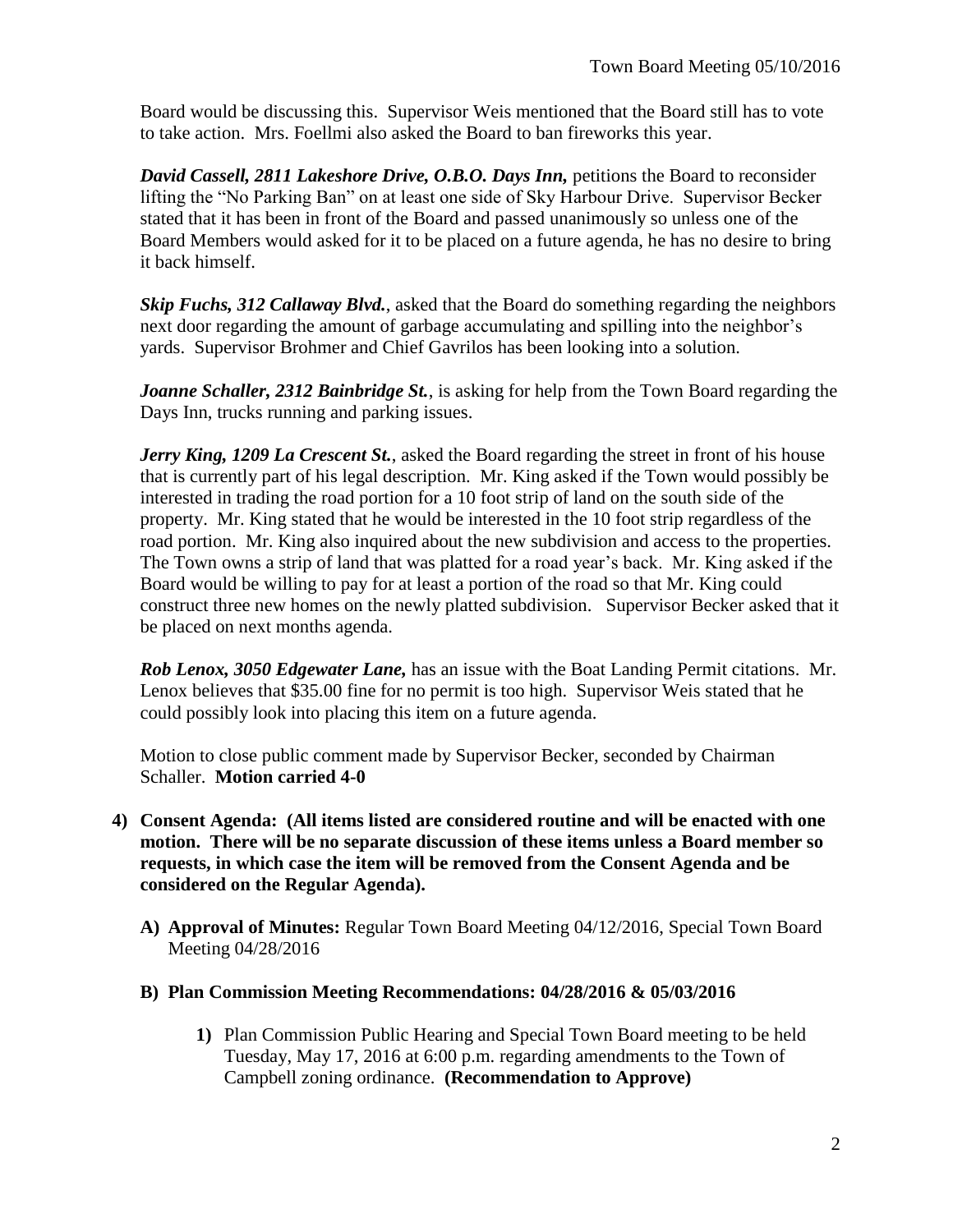**2) PETITION #07-2016**: Troy Littlejohn, 2710 Marion St., petition to approve a Certified Survey Map to subdivide parcel #4-147-1 into two conforming parcels. **(Recommendation to Approve)**

# **C) Payment of Bills:**

Motion to approve the Consent Agenda made by Supervisor Weis, seconded by Supervisor Becker. **Motion carried 4-0**

## **5) Business:**

**A)** Approval of a Class "B" Retailer's License for MTC 3, LLC, Ricky Fuller, Agent, for the period of June 1, 2016 to June 30, 2016 at 1303-1305 Bainbridge St. doing business as Double Deuce Bar & Grill, LLC. (Clerk)

Motion to approve a Class "B" Retailer's License for MTC 3, LLC, Ricky Fuller, Agent for the period of June 1, 2016 to June 30, 2016 doing business as Double Deuce Bar & Grill, LLC made by Supervisor Weis, seconded by Supervisor Becker. **Motion carried 4-0**

**B)** Set date for annual Liquor License meeting. (Clerk)

Motion to set date for Annual Liquor License Meeting for June 14<sup>th</sup>, 2016 at 5:15 P.M. made by Supervisor Becker, seconded by Supervisor Brohmer. **Motion carried 4-0**

**C)** Discussion and possible action regarding the formation of a committee to hire a patrol officer.

Supervisor Brohmer and Supervisor Becker had interest in being part of the hiring committee. Chief Gavrilos stated he would like to be part of the committee as well as another officer from a different department.

Motion to approve the formation of a committee to hire a patrol officer and authorizing Chief Gavrilos to proceed with the application process and placing ads; and appointing Supervisor Brohmer, Supervisor Becker, Clerk Hawkins, and Chief Gavrilos as committee members and to authorize Chief Gavrilos to appoint the fifth (5) member made by Supervisor Becker, seconded by Supervisor Weis. **Motion carried 4-0**

**D)** Re-appointment for Clerk/Treasurer to a new three year term effective the third Tuesday in April, 2016. (Clerk)

Motion to approve the re-appointment for Clerk/Treasurer to a new three year term effective the third Tuesday in April, 2016 made by Supervisor Becker, seconded by Chairman Schaller. **Motion carried 4-0**